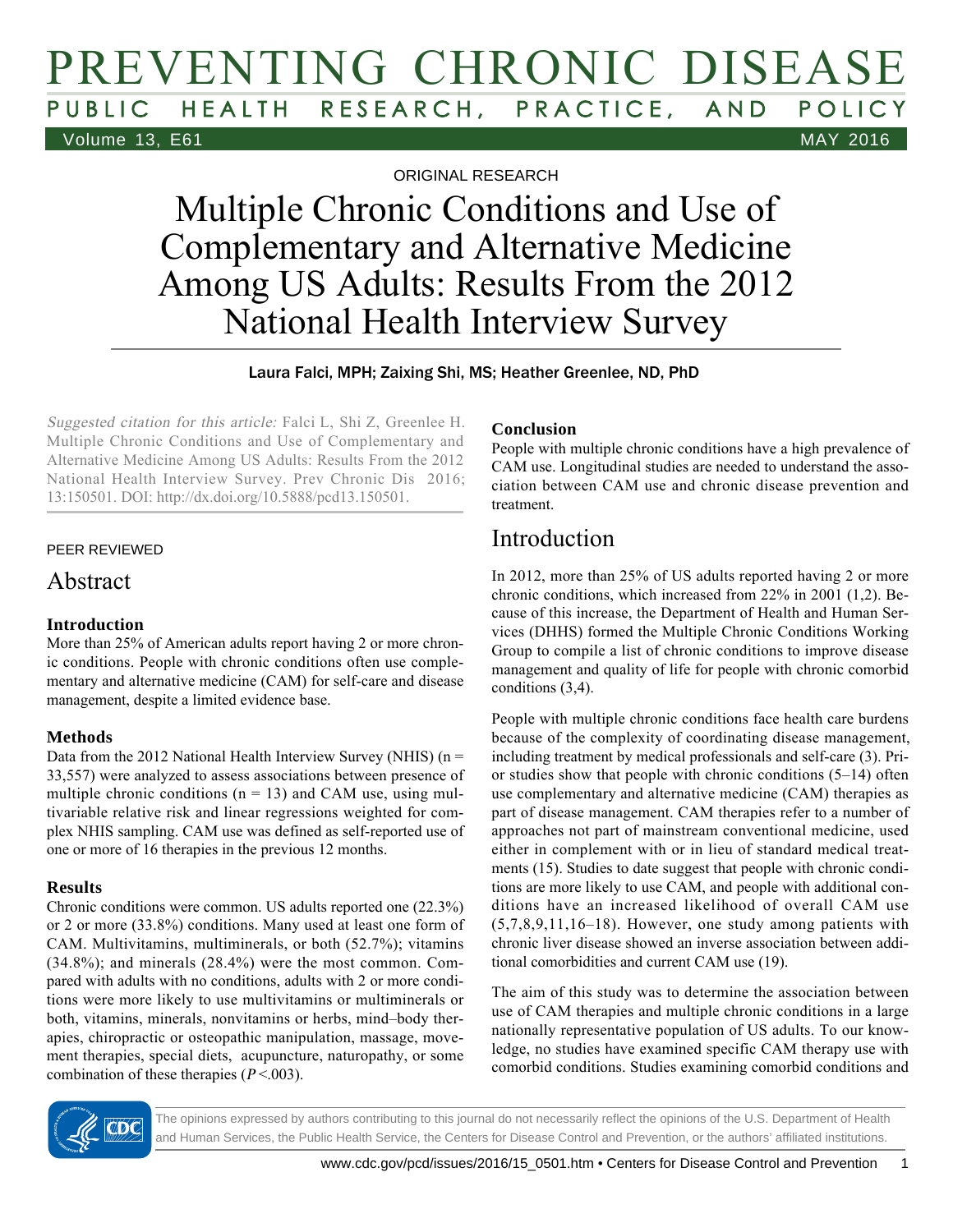CAM use have collapsed CAM into any use versus no use, whereas in reality, CAM therapies represent a heterogeneous group of behaviors that differ in type, usage, and bodies of evidence on efficacy. Understanding use of specific CAM modalities among people with multiple chronic conditions could increase knowledge about CAM therapies and disease management.

# Methods

The 2012 National Health Interview Survey (NHIS) (20) is a cross-sectional household survey conducted annually by the Centers for Disease Control and Prevention of the US noninstitutionalized, civilian population. The NHIS uses a complex sampling procedure to obtain a nationally representative sample (21). Since 2002 and every 5 years thereafter, the NHIS has included a survey supplement on CAM use. The 2012 NHIS data set included 34,525 adults (people aged 18 or older). People were excluded from this analysis if they had missing data on all CAM variables  $(n = 968)$ , leaving a final sample size of 33,557.

The number of chronic conditions was calculated by using the list developed by the Multiple Chronic Conditions Working Group (4). Of the 20 chronic conditions listed by the working group, 13 conditions were ascertained in the NHIS 2012 interview (4,20). The chronic condition variables selected from the 2012 data set were those that best reflected the definition of a chronic condition (4). Participants self-reported having ever been told by a physician they had the following conditions: hypertension 2 times or more, cancer (excluding nonmelanoma skin cancer), chronic obstructive pulmonary disease (COPD, emphysema, or chronic bronchitis in the past 12 months), diabetes, hepatitis, coronary heart disease (CHD), stroke, arthritis, depression, high cholesterol; and any of the following conditions in the past 12 months: asthma attack, weak or failing kidneys, or substance abuse (20). In 2012, because of the CAM supplement being included in the NHIS, additional conditions were assessed that are on the DHHS list but not usually ascertained, including high cholesterol, depression, and substance abuse. A composite variable summed the number of chronic conditions each subject reported (range, 0–13). It was conservatively assumed that any missing value for a single condition would be recoded as a "no" response. The composite variable was categorized into 3 levels: none, 1, and 2 or more of the 13 selected chronic conditions.

The NHIS contains dichotomous (yes/no) information on use of 20 different CAM therapies: body-based therapies including chiropractic or osteopathic manipulation, massage, acupuncture, and movement therapy; mind–body therapies including yoga, tai chi, qi gong, energy healing therapy, hypnosis, and biofeedback; alternative therapies including Ayurvedic medicine, chelation therapy, craniosacral therapy, homeopathy, naturopathy, and traditional healing; dietary supplements including vitamins, minerals, multivitamin or multimineral, and other nonvitamin or herbal therapies; and special diets. Energy healing therapy, biofeedback, hypnosis, yoga, tai chi, qi gong, and mind–body therapies such as guided relaxation were collapsed into one mind–body therapy variable because they are similar behavioral CAM therapies. Therefore, this analysis examined 16 dichotomous CAM therapy outcome variables, defined as using a therapy or seeing a practitioner for the modality or both in the past 12 months. A CAM use index was created by summing the number of CAM therapies each individual used (range, 0–16). It was assumed that any missing value for a single therapy would be recoded as a "no" response.

The definition of CAM therapies is largely based on the classifications of the National Center for Complementary and Integrative Health (15), though these analyses also include the use of vitamins, minerals, and multivitamins because of their high prevalence of use. The inclusion of vitamins, minerals, and multivitamins in the definition of CAM varies in the literature. More than 50% of the US population uses dietary supplements including multivitamins or minerals and singular vitamin and mineral supplements, and this use has increased over the past 20 years (22). Because use is so widespread and the risk for supplements to interact with standard pharmaceutical treatments is high (23), it is important to describe all supplement use. Therefore, we analyzed these individual therapies and 3 CAM indices; all CAM, excluding multivitamins or minerals, and further excluding singular vitamin and mineral supplements.

Demographic and psychosocial characteristics were examined for confounding effects. A priori confounders included respondent-reported race/ethnicity, sex, age, employment status in the previous year (yes/no), imputed family income, and highest level of education. Hypothesized confounders included region, body mass index (BMI), marital status, and the following in the past 12 months: feeling frequently stressed and/or anxious (yes/no), perceived health status (fair or poor vs excellent to good), and fatigue (yes/ no).

Frequencies analysis and bivariable and multivariable analyses were performed to assess the association between the presence of multiple chronic conditions and CAM use. Each CAM therapy was analyzed in separate unadjusted and adjusted Poisson regression models with a robust error variance that estimated the relative risk of CAM use, comparing participants with 1 and 2 or more chronic conditions with participants with no chronic conditions (the reference group). Bonferroni procedures (24) were used to account for multiple comparisons; the standard α level of 5% was divided by 17 (the total number of specific CAM therapies plus the

The opinions expressed by authors contributing to this journal do not necessarily reflect the opinions of the U.S. Department of Health and Human Services, the Public Health Service, the Centers for Disease Control and Prevention, or the authors' affiliated institutions.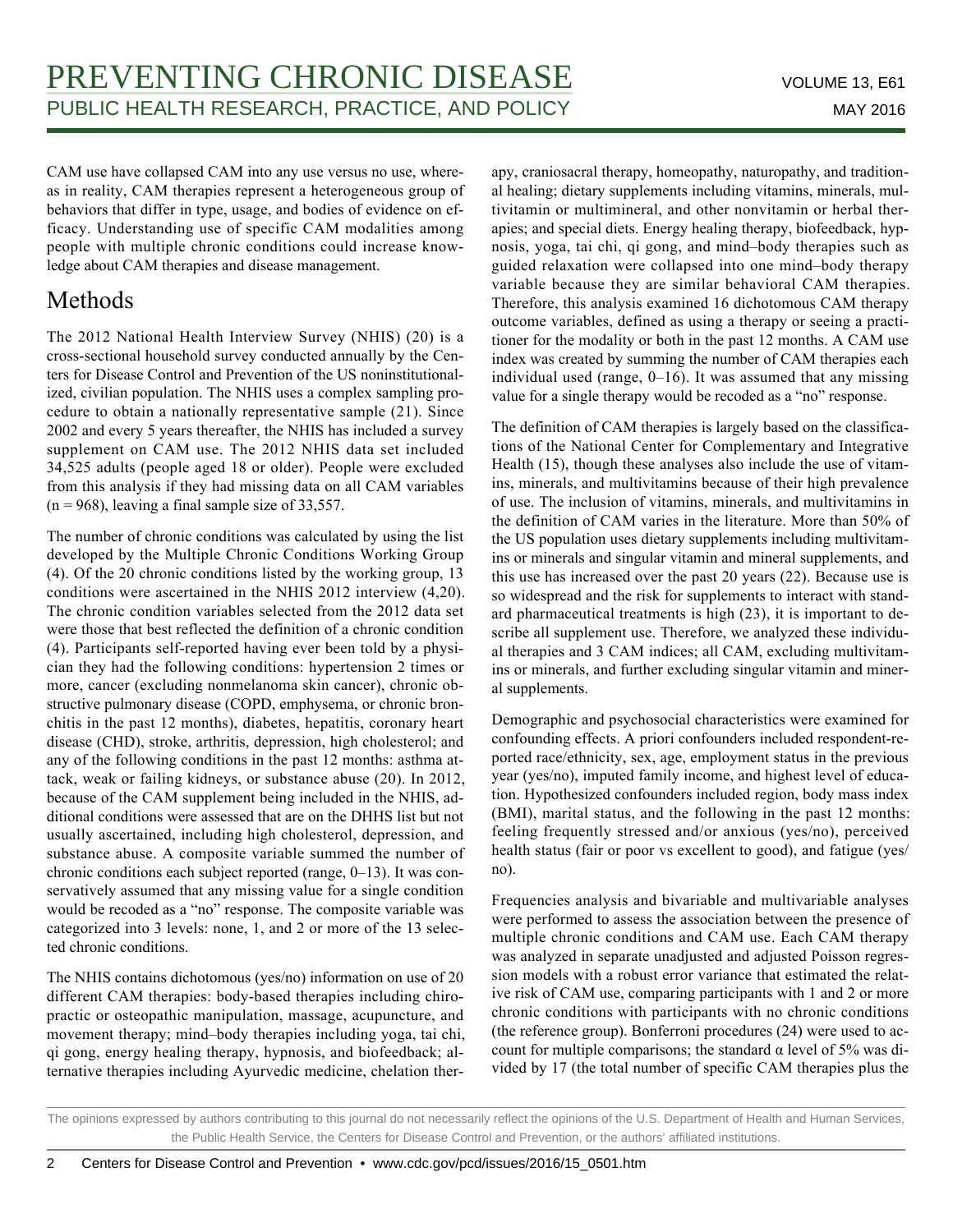CAM index) to create a corrected  $\alpha$  level of .003. Data on chelation therapy was not shown because of the small sample size  $(n =$ 17). The relationship between the CAM index and multiple chronic conditions was determined by using a linear regression model adjusted for confounders. Confounders to be included in the final models were identified by using the minimally adjusted models, which included all a priori confounders. Hypothesized confounders were added to minimally adjusted models for all of the separate CAM outcomes. The variables that appreciably changed the parameter estimates by 10% were included in all of the final models. Multicollinearity of predictors was assessed for the final adjusted models by examining tolerance and variance inflation factor characteristics in a linear regression model (25). Tolerance and variance inflation factors are statistical values that describe the percentage by which 1 predictor is explained by the other predictors in the model. Values of tolerance below 10% and variance inflation factor above 10 indicate potential collinearity. Missing covariates were not imputed and were excluded from individual regression models. All regression analyses were weighted on the basis of the complex NHIS sampling survey procedure (26), using SAS software version 9.3 (SAS Institute Inc).

# Results

Chronic conditions were common in the US population as sampled in the 2012 NHIS, where 22.3% of adults reported 1 condition and 33.8% reported 2 or more conditions; therefore, more than half (56.1%) reported at least 1 chronic condition (Table 1). Of the participants with 2 or more chronic conditions, most had 2 conditions (42.3%), followed by 3 (27.5%) and 4 (15.9%) conditions (data not shown). The average age of participants was 48 years and most adults were non-Hispanic white (67.2%), female (51.8%), and employed (66.5%). Compared with adults with no chronic conditions, adults with multiple chronic conditions were older, had a lower income, were less educated, were unemployed, were more likely to be obese, and reported having worse perceived health status and being frequently stressed or anxious.

CAM use was common in the US population. The 4 most frequently used therapies in the past year were multivitamins (52.7%), vitamins (34.8%), minerals (28.4%), and nonvitamin or herbal therapies (17.9%) (Table 2). Adults with multiple chronic conditions reported using on average 2.0 CAM therapies in the last year. Compared with adults with 1 condition or no chronic conditions, adults with multiple chronic conditions reported higher frequency of multivitamin or multimineral use (57.1%), vitamins (42.8%), minerals (37.5%), nonvitamin or herbal therapies (22.0%), chiropractic or osteopathic manipulation (10.1%), massage (9.7%), special diets (3.6%), and acupuncture (1.9%). Conversely, adults with multiple chronic conditions reported using mind–body and movement therapy less often than those with no chronic conditions or one chronic condition (Table 2).

After controlling for a priori confounders of age, sex, race, family income, employment status, and education, adults with 2 or more chronic conditions were more likely than adults with no chronic conditions to report using multivitamins/minerals, minerals, vitamins, nonvitamin or herbal therapies, mind–body therapies, chiropractic or osteopathic manipulation, massage, and special diets (Table 3). In models adjusted for additional confounding factors, the relationships persisted in all outcome models, and the positive association between multiple chronic conditions and use of movement therapy, acupuncture, and naturopathy became significant (Table 3).

For the CAM index, after adjustment, adults with multiple conditions used significantly more CAM therapies than adults with no chronic conditions. No collinearity between predictors was observed for the final adjusted models (data not shown). Sensitivity analyses, examining more conservative definitions of CAM, resulted in smaller β coefficients. However, these definitions showed the same overall relationship as the all-inclusive CAM index (Table 3).

## Discussion

Results from the 2012 National Health Interview Survey showed more than half of US adults had at least one chronic condition and over a third had 2 or more chronic conditions. Dietary supplements were used most commonly. In multivariable models we observed that adults with multiple conditions were more likely to report using multiple forms of CAM therapies within the previous 12 months.

Previous studies using the NHIS CAM questionnaire in 2002 and 2007 reported similar associations between specific chronic conditions and CAM use, but no prior analysis has examined use in 13 simultaneous chronic conditions (6,7,10,11,27). In 2002, adults with asthma  $(7)$ , cancer  $(6)$ , diabetes  $(11)$ , and at least one of 5 specific chronic conditions (arthritis, cancer, cardiovascular disease, diabetes, and lung disease) (27) reported higher CAM use than people with no chronic conditions. A study examining both the 2002 and 2007 NHIS data set also found that among adults with diabetes, participants with functional limitations or 3 or more conditions were more likely to use CAM (10). These studies are similar to the results of our analyses, where adults with multiple conditions reported a higher likelihood of CAM use.

The opinions expressed by authors contributing to this journal do not necessarily reflect the opinions of the U.S. Department of Health and Human Services, the Public Health Service, the Centers for Disease Control and Prevention, or the authors' affiliated institutions.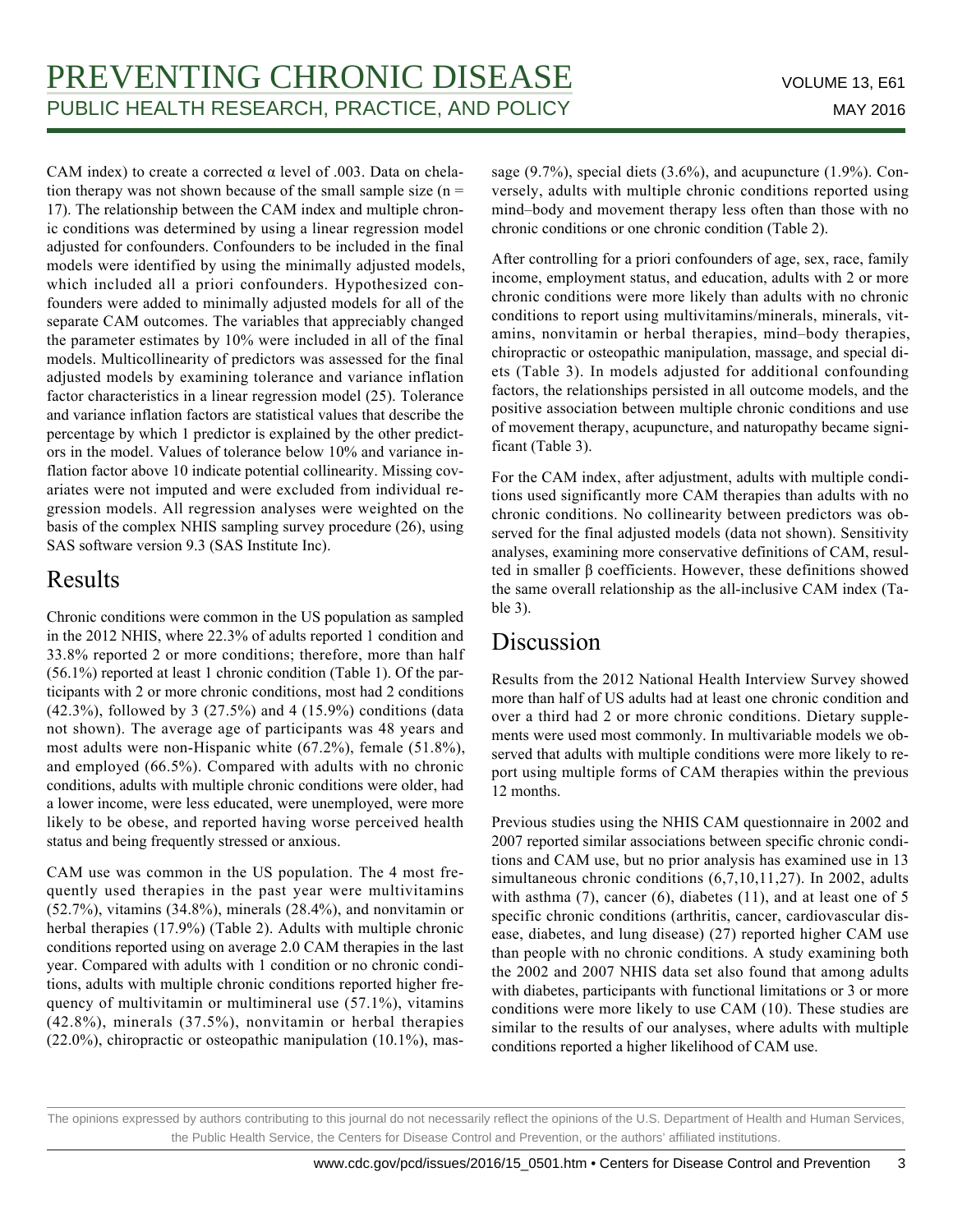Our study differs from previously reported NHIS studies in the definition of chronic condition, the definition of CAM, and in the choice of statistical model. First, prior studies vary in their definitions of chronic conditions. Many of these studies examined singular chronic conditions or a limited number of chronic conditions. Our study has an inclusive definition of multiple chronic conditions. Second, our study examines specific CAM therapies as opposed to other studies, which have focused on combined variables for any CAM therapy. Last, previous studies used odds ratios as compared with risk ratios. The epidemiological convention for point estimates states that when prevalence is more than 10%, the odds ratio will show an overestimated measure of association in comparison to the risk ratio, so the risk ratio should be used (28). Risk ratios were used in this analysis because many of the specific CAM therapies were reported as being used by more than 10% of the population. Although one cannot compare the specific estimates, the general direction of the association is consistent between our analysis and previous analyses. Additionally, these studies report data from the 2002 and 2007 surveys, suggesting this study's results support an ongoing trend of CAM use in association with chronic conditions. To our knowledge, this is the first study to examine the likelihood of specific CAM modality use by multiple chronic conditions as defined by DHHS (4).

A major strength of this study is the examination of CAM use as separate therapies. CAM is a group of separate behaviors that have differing intensity, effectiveness, and adverse effects. When these behaviors are combined into one overall CAM construct, information is lost regarding the direction of effect for specific therapies. Examining specific CAM therapies allowed us to parse out specific self-care and disease management behaviors among adults with chronic conditions. Our results showed that not all CAM therapies are associated with chronic conditions or multiple chronic conditions and further support the decision to examine CAM use as specific therapies rather than one overarching construct.

There are also limitations to note. First, the NHIS is a cross-sectional study, so temporality between chronic conditions and specific CAM use cannot be determined. One possibility is that chronic conditions influence people to use specific CAM therapies. Conversely, it is also possible that the CAM use precedes the development of a chronic condition. Second, there may be selection bias; the NHIS process excludes hospitalized and institutionalized people, causing an underestimation of adults with chronic illnesses as well as the most severe chronic conditions. This selection bias causes the sample to have proportionally more healthy people than are in the US population and more participants that have the ability to access CAM therapies, causing a bias toward the null. Third, both chronic disease status and CAM use is self-reported, resulting in potential misclassification and recall bias. Lastly, this data set does not include frequency of CAM modality use. If an individual used a modality once in the past year, they would be considered users, as would someone who uses these therapies weekly or daily. This causes an issue of determining what constitutes CAM behaviors. If the users who do not use a modality frequently in truth should be considered nonusers then there is nondifferential misclassification of outcome, biasing the association toward the null. In addition, there may be people with chronic conditions who discontinue CAM within the past year because of factors related to their disease status, which would overestimate the number of regular CAM users.

Multiple chronic conditions increase health care costs not only for the individual but also for the health care system. People with many conditions must navigate the health-care system to coordinate disease management, which often requires regular visits to different medical specialists. This increases the cost for the patient and health-care spending. People with multiple conditions account for approximately 66% of total health care costs (3). DHHS has created 4 goals to improve factors related to multiple chronic conditions, including changes to the health care system; empowering people with multiple conditions by creating community wellness programs; providing clinicians with education, training, and clinical practice guidelines; and improving research practices to include a focus on comorbid conditions as opposed to specific diseases (29).

Research on CAM use among people with comorbid conditions can provide information in support of the DHHS goals. The high use of dietary supplements among people with comorbid conditions is of major importance in disease management because of potential drug interactions. More research is needed to understand the efficacy of supplements and how they interact with standard chronic condition treatments. In addition, we observed high use of practitioner-based CAM. To improve disease management, an open dialogue between CAM practitioners and medical professionals could help improve decisions on care for patients with multiple chronic conditions. Additional research will help provide clinicians with evidence-based guidelines and lower health-care reimbursements. Therapies with an evidence base for improved health outcomes in this population could also be integrated into community wellness programs.

In summary, using data from a population-based sample of US adults, we found that adults with multiple chronic conditions have an increased likelihood of using specific types of CAM, including dietary supplements, mind–body therapies, chiropractic or osteopathic manipulation, massage, movement therapies, special diets, acupuncture, and naturopathy. Because adults with chronic conditions have an increased likelihood of using specific CAM ther-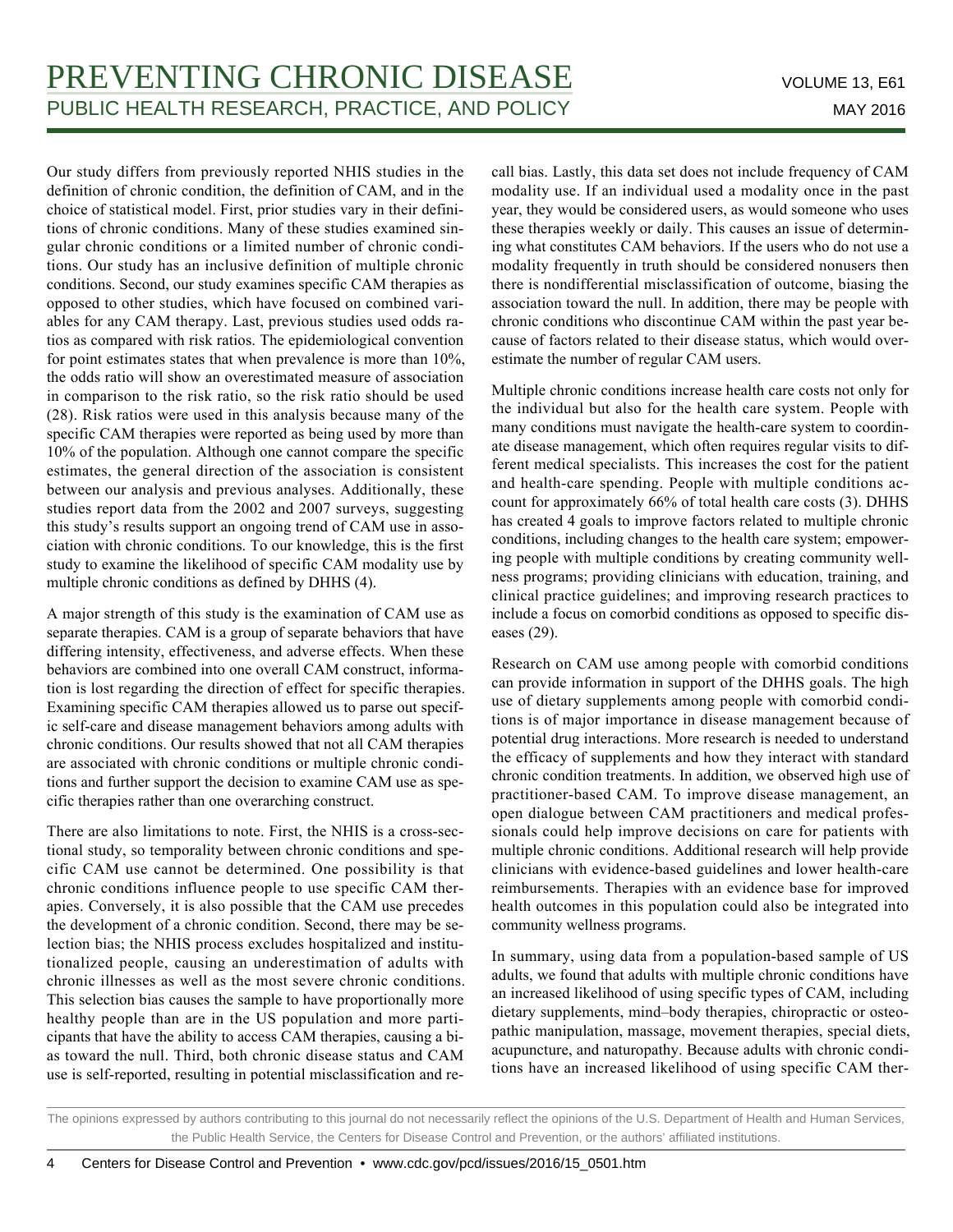apies, in the face of unclear evidence, it is important to conduct CAM research on people with multiple chronic conditions and not only populations with specific diseases. Chronic condition management is an integral part in improving mortality and reducing illness among people with chronic conditions. Further research should focus on the efficacy of these therapies in individuals with multiple chronic conditions and on interactions with standard chronic disease treatments.

# Acknowledgments

This research was supported under grant number NIH/NCI K23CA141052, awarded to Dr Heather Greenlee. The funders had no role in the research.

# Author Information

Corresponding Author: Laura Falci, MPH, 722 W. 168th St, 7th Floor, New York, NY 10032. Email: lsf2120@caa.columbia.edu. Telephone: 212-342-4130.

Author Affiliations: Laura Falci, Zaixing Shi, Department of Epidemiology, Mailman School of Public Health, Columbia University, New York, New York; Heather Greenlee, Department of Epidemiology, Mailman School of Public Health, Columbia University, and Herbert Irving Comprehensive Cancer Center, Columbia University Medical Center, New York, New York.

# References

- 1. Ward BW, Schiller JS, Goodman RA. Multiple chronic conditions among US adults: a 2012 update. Prev Chronic Dis 2014;11:E62. http://www.cdc.gov/pcd/issues/2014/ 13\_0389.htm. Accessed April 4, 2016.
- 2. Ward BW, Schiller JS. Prevalence of US adults: estimates from the National Health Interview Survey, 2010. Prev Chronic Dis 2013;10:E65. http://www.cdc.gov/pcd/issues/ 2013/12\_0203.htm. Accessed April 4, 2016.
- 3. US Department of Health and Human Services. Multiple chronic conditions — a strategic framework: optimum health and quality of life for individuals with multiple chronic conditions. Washington (DC): US Department of Health and Human Services; 2010. http://www.hhs.gov/ash/initiatives/ mcc/mcc\_framework.pdf. Accessed April 4, 2016.
- 4. Goodman RA, Posner SF, Huang ES, Parekh AK, Koh HK. Defining and measuring chronic conditions: imperatives for research, policy, program, and practice. Prev Chronic Dis 2013;10:E66. http://www.cdc.gov/pcd/issues/2013/ 12\_0239.htm. Accessed April 4, 2016.
- 5. Fouladbakhsh JM, Stommel M. Gender, symptom experience, and use of complementary and alternative medicine practices among cancer survivors in the U.S. cancer population. Oncol Nurs Forum 2010;37(1):E7–15.
- 6. Mao JJ, Farrar JT, Xie SX, Bowman MA, Armstrong K. Use of complementary and alternative medicine and prayer among a national sample of cancer survivors compared to other populations without cancer. Complement Ther Med 2007; 15(1):21–9.
- 7. Joubert A, Kidd-Taylor A, Christopher G, Nanda J, Warren R, Lindong I, et al. Complementary and alternative medical practice: self-care preferred vs. practitioner-based care among patients with asthma. J Natl Med Assoc 2010;102(7):562–9.
- 8. Canaway R, Manderson L. Quality of life, perceptions of health and illness, and complementary therapy use among people with type 2 diabetes and cardiovascular disease. J Altern Complement Med 2013;19(11):882–90.
- 9. Yeh GY, Davis RB, Phillips RS. Use of complementary therapies in patients with cardiovascular disease. Am J Cardiol 2006;98(5):673–80.
- 10. Nahin RL, Byrd-Clark D, Stussman BJ, Kalyanaraman N. Disease severity is associated with the use of complementary medicine to treat or manage type-2 diabetes: data from the 2002 and 2007 National Health Interview Survey. BMC Complement Altern Med 2012;12(1):193.
- 11. Garrow D, Egede LE. National patterns and correlates of complementary and alternative medicine use in adults with diabetes. J Altern Complement Med 2006;12(9):895–902.
- 12. Bystritsky A, Hovav S, Sherbourne C, Stein MB, Rose RD, Campbell-Sills L, et al. Use of complementary and alternative medicine in a large sample of anxiety patients. Psychosomatics 2012;53(3):266–72.
- 13. Richmond JA, Bailey DE, Patel K, Jezsik JA, Muir A, Lin JR, et al. The use of complementary and alternative medicine by patients with chronic hepatitis C. Complement Ther Clin Pract 2010;16(3):124–31.
- 14. George J, Ioannides-Demos LL, Santamaria NM, Kong DC, Stewart K. Use of complementary and alternative medicines by patients with chronic obstructive pulmonary disease. Med J Aust 2004;181(5):248–51.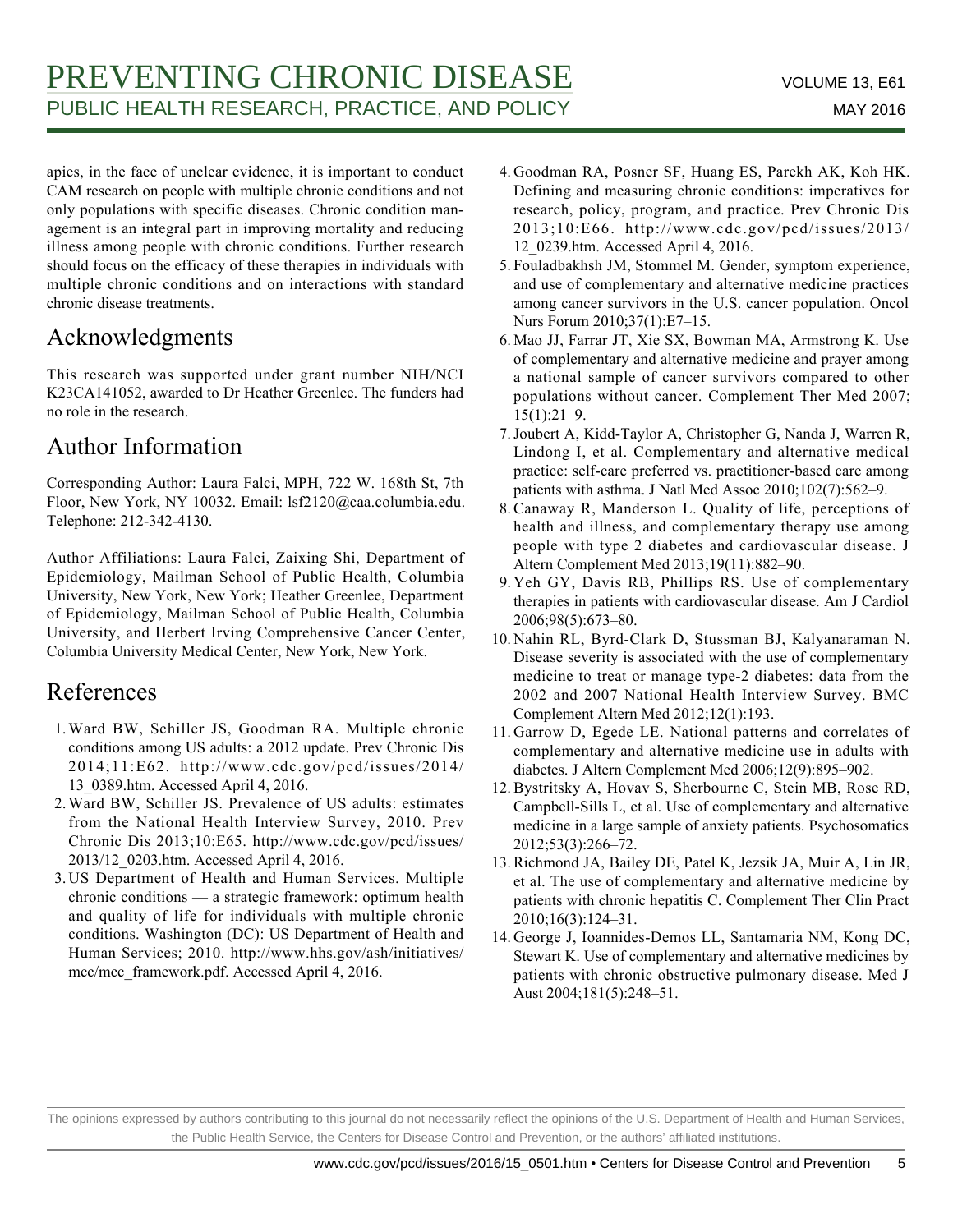- 15. National Center for Complementary and Integrative Health. Complementary, alternative, or integrative health: what's in a name? Bethesda (MD): National Center for Complementary and Integrative Health; 2013. https://nccih.nih.gov/health/ integrative-health. Accessed April 12, 2016.
- 16. Carpenter CL, Ganz PA, Bernstein L. Complementary and alternative therapies among very long-term breast cancer survivors. Breast Cancer Res Treat 2009;116(2):387–96.
- 17. Sirois FM. Provider-based complementary and alternative medicine use among three chronic illness groups: associations with psychosocial factors and concurrent use of conventional health-care services. Complement Ther Med 2008; 16(2):73–80.
- 18. Jacobson IG, White MR, Smith TC, Smith B, Wells TS, Gackstetter GD, et al.;Millennium Cohort Study Team. Selfreported health symptoms and conditions among complementary and alternative medicine users in a large military cohort. Ann Epidemiol 2009;19(9):613–22.
- Ferrucci LM, Bell BP, Dhotre KB, Manos MM, Terrault NA, 19. Zaman A, et al. Complementary and alternative medicine use in chronic liver disease patients. J Clin Gastroenterol 2010;  $44(2):e40-5.$
- 20. National Health Interview Survey Public-use data file and documentation. Atlanta (GA): Centers for Disease Control and Prevention. http://www.cdc.gov/nchs/nhis/ nhis\_2012\_data\_release.htm. Accessed April 4, 2016.
- 21. About the National Health Interview Survey. Atlanta (GA): Centers for Disease Control and Prevention. http:// www.cdc.gov/nchs/nhis/about\_nhis.htm#sample\_design. Accessed April 4, 2016.
- 22. Gahche J, Bailey R, Burt V, Hughes J, Yetley E, Dwyer J, et al. Dietary supplement use among US adults has increased since NHANES III (1988-1994). NCHS Data Brief 2011;  $(61):1-8.$
- 23. National Institutes of Health, Office of Dietary Supplements. Dietary supplements: what you need to know. Bethesda (MD): National Institutes of Health; 2014. https://ods.od.nih.gov/ pubs/DS\_WhatYouNeedToKnow.pdf. Accessed April 4, 2016.
- Kowalski A, Enck P. [Statistical methods: multiple 24. significance tests and the Bonferroni procedure.] Psychother Psychosom Med Psychol 2010;60(7):286–7. German.
- 25. Belsley DA, Kuh E, Welsch RE. Regression diagnostics: identifying influential data and sources of collinearity. Hoboken (NJ): John Wiley & Sons; 1980.
- 26. Centers for Disease Control and Prevention. Variance estimation guidance, NHIS 2006-2012. Atlanta (GA): Centers for Disease Control and Prevention. http://www.cdc.gov/nchs/ data/nhis/2006var.pdf. Accessed April 4, 2016.
- 27. Saydah SH, Eberhardt MS. Use of complementary and alternative medicine among adults with chronic diseases: United States 2002. J Altern Complement Med 2006; 12(8):805–12.
- 28. Rothman KJ, Greenland S, Lash TL. Modern epidemiology. Philadelphia (PA): Lippincott Williams & Wilkins; 2008.
- 29. Parekh AK, Kronick R, Tavenner M. Optimizing health for persons with multiple chronic conditions. JAMA 2014; 312(12):1199–200.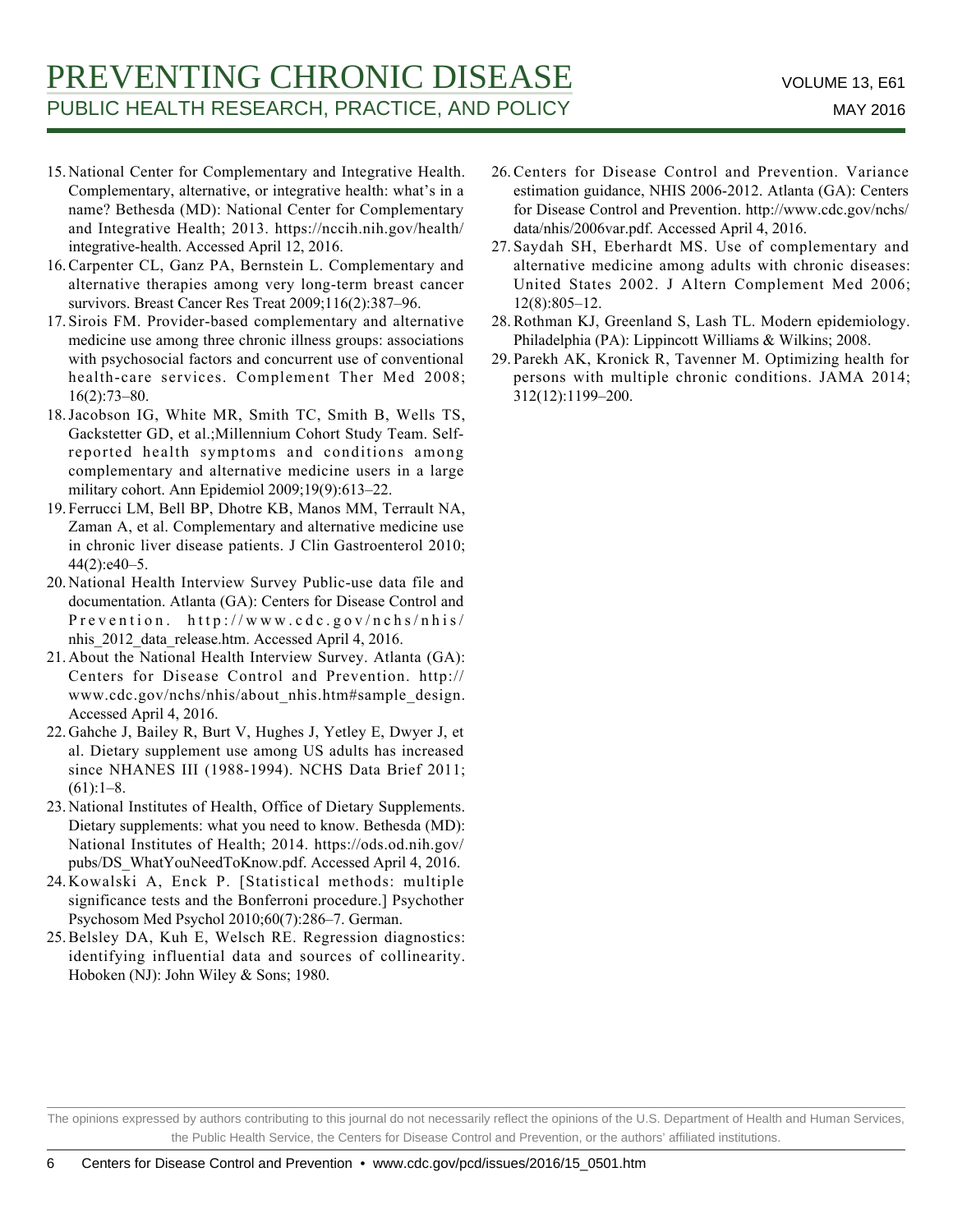# Tables

### Table 1. Population Characteristics by Number of Chronic Conditions, National Health Interview Survey, 2012

|                       | <b>No. of Chronic Conditions</b>                                                    |                         |        |                         |                       |                         |              |                         |                |  |
|-----------------------|-------------------------------------------------------------------------------------|-------------------------|--------|-------------------------|-----------------------|-------------------------|--------------|-------------------------|----------------|--|
|                       | <b>Total Study Population</b><br><b>0 Chronic Conditions</b><br>1 Chronic Condition |                         |        |                         | ≥2 Chronic Conditions |                         |              |                         |                |  |
| Characteristic        | n                                                                                   | % (95% CI) <sup>a</sup> | n      | % (95% CI) <sup>a</sup> | $\mathsf{n}$          | % (95% CI) <sup>a</sup> | $\mathsf{n}$ | % (95% CI) <sup>a</sup> | P <sub>b</sub> |  |
| Totals                | 33,557                                                                              | 100 (NA)                | 13,790 | 43.9<br>$(43.1 - 44.6)$ | 7,427                 | 22.3<br>$(21.7 - 22.9)$ | 12,340       | 33.8<br>$(33.1 - 34.5)$ | <b>NA</b>      |  |
| Race/ethnicity        |                                                                                     |                         |        |                         |                       |                         |              |                         |                |  |
| Hispanic              | 5,738                                                                               | 15.0<br>$(14.3 - 15.7)$ | 3,155  | 20.0<br>$(18.9 - 21.0)$ | 1,204                 | 13.9<br>$(12.9 - 14.8)$ | 1,379        | 9.4<br>$(8.7 - 10.0)$   |                |  |
| Non-Hispanic white    | 20,277                                                                              | 67.2<br>$(66.3 - 68.1)$ | 7,272  | 59.8<br>$(58.5 - 61.0)$ | 4,711                 | 70.1<br>$(68.9 - 71.4)$ | 8.294        | 75.0<br>$(73.9 - 76.0)$ |                |  |
| Non-Hispanic black    | 5,101                                                                               | 11.8<br>$(11.2 - 12.3)$ | 2,043  | 12.6<br>$(11.9 - 13.3)$ | 1.060                 | 10.8<br>$(10.0 - 11.7)$ | 1.998        | 11.3<br>$(10.5 - 12.1)$ | < .001         |  |
| Asian                 | 2,078                                                                               | $5.2(4.9-5.5)$          | 1,164  | 6.9<br>$(6.4 - 7.5)$    | 386                   | $4.5(4.0-5.1)$          | 528          | 3.4<br>$(3.0 - 3.9)$    |                |  |
| Other race            | 363                                                                                 | $0.8(0.6 - 1.0)$        | 156    | 0.8<br>$(0.6 - 1.0)$    | 66                    | $0.6(0.4-0.9)$          | 141          | 0.9<br>$(0.7 - 1.2)$    |                |  |
| Age group, y          |                                                                                     |                         |        |                         |                       |                         |              |                         |                |  |
| $18 - 24$             | 3,329                                                                               | 12.9<br>$(12.3 - 13.5)$ | 2,549  | 22.7<br>$(21.6 - 23.8)$ | 590                   | 10.1<br>$(9.0 - 11.1)$  | 190          | 2.1<br>$(1.6 - 2.5)$    |                |  |
| $25 - 34$             | 5,955                                                                               | 17.6<br>$(17.0 - 18.2)$ | 4,077  | 27.7<br>$(26.8 - 28.7)$ | 1,269                 | 16.4<br>$(15.3 - 17.5)$ | 609          | 5.2<br>$(4.7 - 5.7)$    |                |  |
| $35 - 44$             | 5,611                                                                               | 16.9<br>$(16.4 - 17.5)$ | 3,081  | 21.5<br>$(20.6 - 22.4)$ | 1,434                 | 19.3<br>$(18.1 - 20.5)$ | 1,096        | 9.4<br>$(8.7 - 10.1)$   | < .001         |  |
| $45 - 54$             | 5.760                                                                               | 18.6<br>$(18.0 - 19.1)$ | 2,105  | 15.8<br>$(15.0 - 16.6)$ | 1.531                 | 22.5<br>$(21.3 - 23.7)$ | 2.124        | 19.6<br>$(18.7 - 20.5)$ |                |  |
| $55 - 64$             | 5,728                                                                               | 16.3<br>$(15.8 - 16.8)$ | 1,213  | 7.8<br>$(7.3 - 8.3)$    | 1,304                 | 17.4<br>$(16.3 - 18.6)$ | 3,211        | 26.5<br>$(25.3 - 27.6)$ |                |  |
| $\geq 65$             | 7,174                                                                               | 17.8<br>$(17.2 - 18.3)$ | 765    | 4.4<br>$(4.0 - 4.8)$    | 1,299                 | 14.3<br>$(13.3 - 15.4)$ | 5,110        | 37.3<br>$(36.2 - 38.4)$ |                |  |
| <b>Sex</b>            |                                                                                     |                         |        |                         |                       |                         |              |                         |                |  |
| Male                  | 14,858                                                                              | 48.2<br>$(47.4 - 48.9)$ | 6,502  | 50.6<br>$(49.5 - 51.6)$ | 3,234                 | 47.6<br>$(46.0 - 49.1)$ | 5,122        | 45.5<br>$(44.4 - 46.6)$ |                |  |
| Female                | 18,699                                                                              | 51.8<br>$(51.1 - 52.6)$ | 7,288  | 49.4<br>$(48.4 - 50.5)$ | 4,193                 | 52.4<br>$(50.9 - 54.0)$ | 7,218        | 54.5<br>$(53.4 - 55.6)$ | < .001         |  |
| <b>Marital status</b> |                                                                                     |                         |        |                         |                       |                         |              |                         |                |  |
| Divorced or separated | 6,305                                                                               | 13.5<br>$(13.0 - 13.9)$ | 1,958  | 10.1<br>$(9.6 - 10.7)$  | 1,399                 | 13.4<br>$(12.6 - 14.3)$ | 2,948        | 17.8<br>$(17.1 - 18.6)$ |                |  |
| Married               | 14,583                                                                              | 53.2<br>$(52.4 - 53.9)$ | 5,879  | 48.5<br>$(47.4 - 49.6)$ | 3.406                 | 56.5<br>$(55.0 - 58.1)$ | 5.298        | 57.0<br>$(55.9 - 58.2)$ | < .001         |  |
|                       |                                                                                     |                         |        |                         |                       |                         |              |                         |                |  |

Abbreviations: CI, confidence interval; NA, not applicable.

<sup>a</sup> Each n reported in the table is not weighted, but all percentages are weighted.

 $^{\rm b}$  Rao-Scott  $\chi^2$  tests were used to assess associations between population characteristics and number of chronic conditions.

(continued on next page)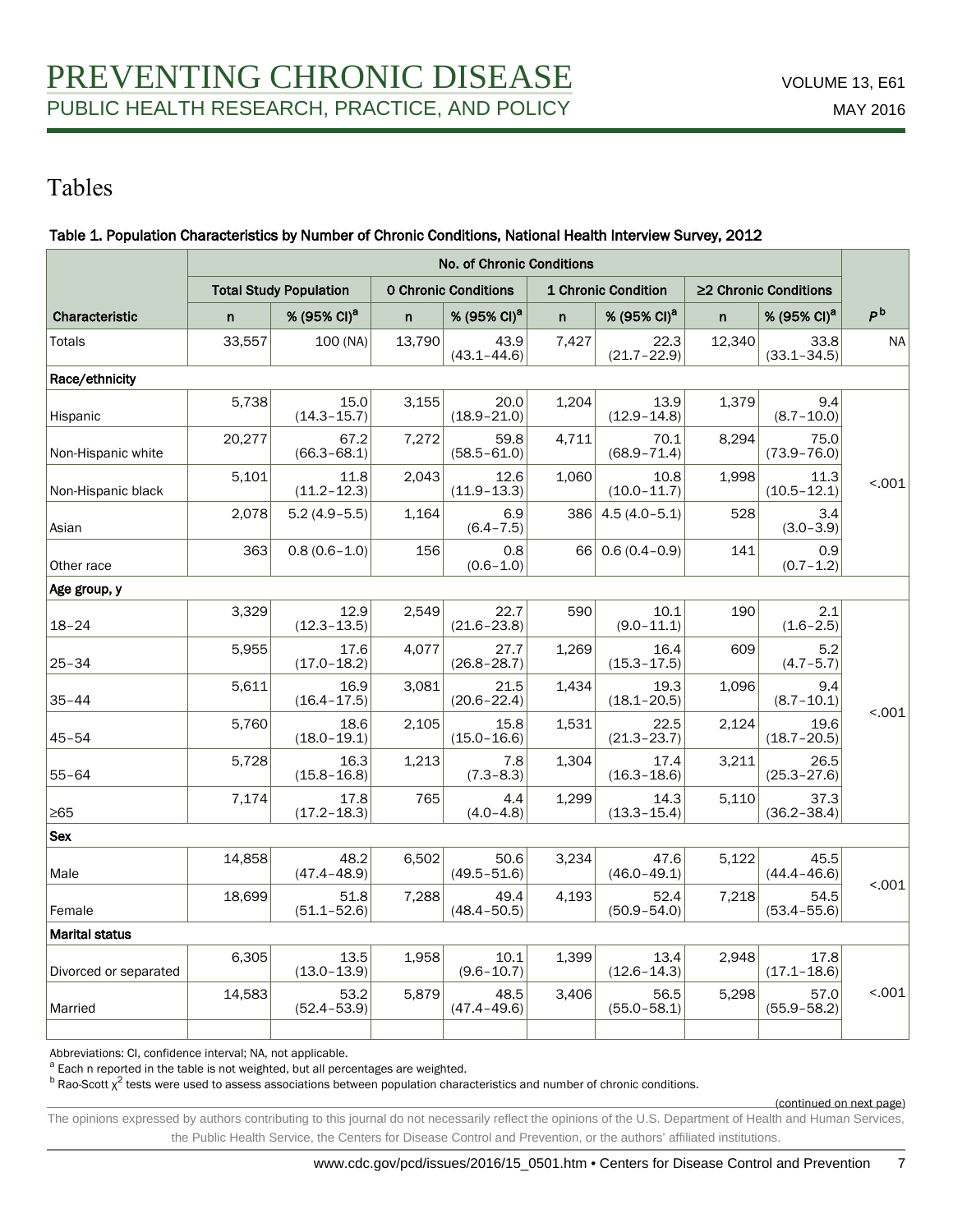#### Table 1. Population Characteristics by Number of Chronic Conditions, National Health Interview Survey, 2012

|                                     | <b>No. of Chronic Conditions</b> |                               |              |                             |              |                         |                       |                         |                |  |  |
|-------------------------------------|----------------------------------|-------------------------------|--------------|-----------------------------|--------------|-------------------------|-----------------------|-------------------------|----------------|--|--|
|                                     |                                  | <b>Total Study Population</b> |              | <b>O Chronic Conditions</b> |              | 1 Chronic Condition     | ≥2 Chronic Conditions |                         |                |  |  |
| Characteristic                      | n                                | % (95% CI) <sup>a</sup>       | $\mathsf{n}$ | % (95% CI) <sup>a</sup>     | $\mathsf{n}$ | % (95% CI) <sup>a</sup> | $\mathsf{n}$          | % (95% CI) <sup>a</sup> | P <sup>b</sup> |  |  |
| Single                              | 9,333                            | 27.1<br>$(26.4 - 27.8)$       | 5,526        | 39.7<br>$(38.6 - 40.9)$     | 2,009        | 24.9<br>$(23.6 - 26.1)$ | 1,798                 | 12.3<br>$(11.6 - 13.0)$ |                |  |  |
| Widowed                             | 3,257                            | $6.2(5.9-6.5)$                | 389          | 1.7<br>$(1.5 - 1.9)$        | 592          | $5.2(4.6-5.7)$          | 2.276                 | 12.8<br>$(12.1 - 13.5)$ |                |  |  |
| Region                              |                                  |                               |              |                             |              |                         |                       |                         |                |  |  |
| Northeast                           | 5,617                            | 18.2<br>$(17.5 - 18.9)$       | 2,302        | 18.9<br>$(17.8 - 19.9)$     | 1,292        | 18.9<br>$(17.5 - 20.2)$ | 2023                  | 16.9<br>$(16.0 - 17.8)$ |                |  |  |
| Midwest                             | 6,967                            | 22.7<br>$(21.9 - 23.5)$       | 2.783        | 22.0<br>$(21.0 - 23.1)$     | 1.615        | 23.5<br>$(22.1 - 24.9)$ | 2.569                 | 23.1<br>$(21.9 - 24.4)$ | < .001         |  |  |
| South                               | 12,184                           | 36.4<br>$(35.5 - 37.3)$       | 4,848        | 35.2<br>$(34.0 - 36.4)$     | 2,566        | 35.0<br>$(33.5 - 36.5)$ | 4.770                 | 38.9<br>$(37.5 - 40.2)$ |                |  |  |
| West                                | 8,789                            | 22.7<br>$(21.8 - 23.5)$       | 3,857        | 23.9<br>$(22.8 - 25.0)$     | 1,954        | 22.7<br>$(21.3 - 24.0)$ | 2,978                 | 21.1<br>$(20.0 - 22.2)$ |                |  |  |
| <b>Employment status</b>            |                                  |                               |              |                             |              |                         |                       |                         |                |  |  |
| Employed                            | 21,412                           | 66.5<br>$(65.7 - 67.3)$       | 10.817       | 78.1<br>$(77.2 - 79.1)$     | 5,235        | 72.4<br>$(71.0 - 73.9)$ | 5,360                 | 47.5<br>$(46.3 - 48.7)$ |                |  |  |
| Unemployed                          | 12,121                           | 33.5<br>$(32.7 - 34.3)$       | 2,961        | 21.9<br>$(20.9 - 22.8)$     | 2,188        | 27.6<br>$(26.1 - 29.0)$ | 6,972                 | 52.5<br>$(51.3 - 53.7)$ | < 0.01         |  |  |
| Imputed family income, \$           |                                  |                               |              |                             |              |                         |                       |                         |                |  |  |
| 0-34,999                            | 13,936                           | 33.5<br>$(32.6 - 34.4)$       | 5,376        | 31.7<br>$(30.5 - 33.0)$     | 2,747        | 28.9<br>$(27.4 - 30.3)$ | 5,813                 | 38.7<br>$(37.5 - 40.0)$ |                |  |  |
| 35,000-74,999                       | 9,673                            | 31.9<br>$(31.2 - 32.7)$       | 4,028        | 31.6<br>$(30.5 - 32.6)$     | 2,193        | 31.8<br>$(30.3 - 33.2)$ | 3,452                 | 32.5<br>$(31.3 - 33.7)$ | < 0.01         |  |  |
| 75,000-99,999                       | 3,186                            | 12.3<br>$(11.8 - 12.9)$       | 1,396        | 12.7<br>$(11.9 - 13.5)$     | 770          | 13.6<br>$(12.5 - 14.7)$ | 1,020                 | 11.0<br>$(10.2 - 11.9)$ |                |  |  |
| ≥100,000                            | 4,963                            | 22.3<br>$(21.4 - 23.1)$       | 2,252        | 24.0<br>$(22.8 - 25.2)$     | 1,330        | 25.8<br>$(24.2 - 27.3)$ | 1,381                 | 17.7<br>$(16.5 - 18.9)$ |                |  |  |
| Education                           |                                  |                               |              |                             |              |                         |                       |                         |                |  |  |
| ≤High school diploma                | 14,012                           | 40.2<br>$(39.4 - 41.0)$       | 5,285        | 37.6<br>$(36.5 - 38.7)$     | 2,876        | 37.6<br>$(36.2 - 39.0)$ | 5.851                 | 45.3<br>$(44.0 - 46.6)$ |                |  |  |
| Some college or<br>associate degree | 10,290                           | 31.3<br>$(30.5 - 32.1)$       | 4,288        | 31.7<br>$(30.5 - 32.8)$     | 2,320        | 31.4<br>$(30.1 - 32.7)$ | 3.682                 | 30.8<br>$(29.6 - 31.9)$ | < .001         |  |  |
| Bachelor's degree                   | 5,838                            | 18.5<br>$(17.9 - 19.0)$       | 2,776        | 21.0<br>$(20.1 - 21.9)$     | 1.401        | 19.5<br>$(18.4 - 20.6)$ | 1.661                 | 14.5<br>$(13.6 - 15.3)$ |                |  |  |
| Graduate or<br>professional degree  | 3,282                            | 10.0<br>$(9.5 - 10.5)$        | 1,375        | 9.7<br>$(9.0 - 10.4)$       | 811          | 11.5<br>$(10.6 - 12.4)$ | 1,096                 | 9.5<br>$(8.7 - 10.2)$   |                |  |  |

### Body mass index, kg/m<sup>2</sup>

Abbreviations: CI, confidence interval; NA, not applicable.

<sup>a</sup> Each n reported in the table is not weighted, but all percentages are weighted.

 $^{\rm b}$  Rao-Scott  $\chi^2$  tests were used to assess associations between population characteristics and number of chronic conditions.

(continued on next page)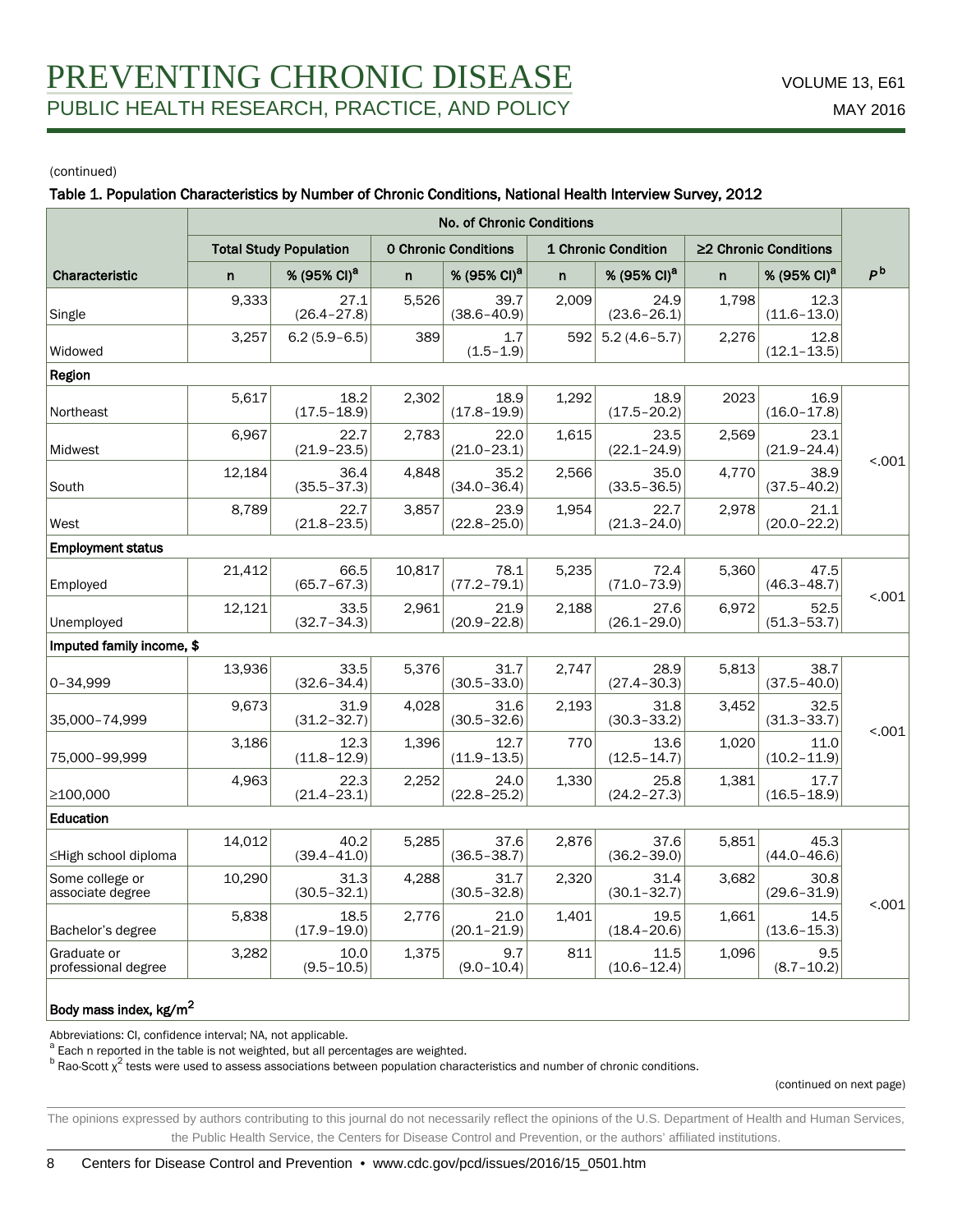#### Table 1. Population Characteristics by Number of Chronic Conditions, National Health Interview Survey, 2012

|                               | No. of Chronic Conditions |                         |        |                             |              |                         |              |                             |                |  |
|-------------------------------|---------------------------|-------------------------|--------|-----------------------------|--------------|-------------------------|--------------|-----------------------------|----------------|--|
| <b>Total Study Population</b> |                           |                         |        | <b>O Chronic Conditions</b> |              | 1 Chronic Condition     |              | $\geq$ 2 Chronic Conditions |                |  |
| Characteristic                | n                         | % (95% CI) <sup>a</sup> | n      | % (95% CI) <sup>a</sup>     | $\mathsf{n}$ | % (95% CI) <sup>a</sup> | $\mathsf{n}$ | % (95% CI) <sup>a</sup>     | P <sup>b</sup> |  |
| < 25.0                        | 11,852                    | 36.6<br>$(35.9 - 37.3)$ | 6,139  | 46.2<br>$(45.0 - 47.4)$     | 2,597        | 36.1<br>$(34.7 - 37.5)$ | 3,116        | 24.5<br>$(23.6 - 25.4)$     |                |  |
| $25.0 - 29.9$                 | 11,268                    | 34.9<br>$(34.2 - 35.6)$ | 4,473  | 33.3<br>$(32.2 - 34.3)$     | 2,578        | 35.4<br>$(34.1 - 36.8)$ | 4,217        | 36.5<br>$(35.5 - 37.6)$     | < 0.001        |  |
| $\geq$ 30.0                   | 9,434                     | 28.5<br>$(27.9 - 29.2)$ | 2,740  | 20.5<br>$(19.6 - 21.4)$     | 2,046        | 28.5<br>$(27.1 - 29.9)$ | 4,648        | 39.0<br>$(37.9 - 40.1)$     |                |  |
| Perceived health status       |                           |                         |        |                             |              |                         |              |                             |                |  |
| Fair or poor                  | 5,082                     | 12.9<br>$(12.4 - 13.3)$ | 565    | 3.5<br>$(3.1 - 3.8)$        | 719          | $8.3(7.6-9.0)$          | 3,798        | 28.1<br>$(27.0 - 29.2)$     |                |  |
| Excellent to good             | 28,461                    | 87.1<br>$(86.7 - 87.6)$ | 1,3221 | 96.5<br>$(96.2 - 96.9)$     | 6,705        | 91.7<br>$(91.0 - 92.4)$ | 8,535        | 71.9<br>$(70.8 - 73.0)$     | < 0.001        |  |
| Frequent stress and anxiety   |                           |                         |        |                             |              |                         |              |                             |                |  |
| No                            | 22,690                    | 68.3<br>$(67.6 - 69.0)$ | 10,838 | 78.6<br>$(77.6 - 79.6)$     | 4,863        | 64.9<br>$(63.4 - 66.3)$ | 6,989        | 57.2<br>$(56.0 - 58.5)$     |                |  |
| Yes                           | 10,846                    | 31.7<br>$(31.0 - 32.4)$ | 2,941  | 21.4<br>$(20.4 - 22.4)$     | 2,562        | 35.1<br>$(33.7 - 36.6)$ | 5,343        | 42.8<br>$(41.5 - 44.0)$     | < 0.001        |  |
| Fatigue                       |                           |                         |        |                             |              |                         |              |                             |                |  |
| No                            | 28,165                    | 84.6<br>$(84.1 - 85.1)$ | 12,986 | 94.1<br>$(93.7 - 94.6)$     | 6,377        | 85.6<br>$(84.5 - 86.6)$ | 8,802        | 71.7<br>$(70.6 - 72.7)$     |                |  |
| Yes                           | 5,374                     | 15.4<br>$(14.9 - 15.9)$ | 798    | 5.9<br>$(5.4 - 6.3)$        | 1.049        | 14.4<br>$(13.4 - 15.5)$ | 3,527        | 28.3<br>$(27.3 - 29.4)$     | < 0.01         |  |

Abbreviations: CI, confidence interval; NA, not applicable.

<sup>a</sup> Each n reported in the table is not weighted, but all percentages are weighted.

 $^{\rm b}$  Rao-Scott  $\chi^2$  tests were used to assess associations between population characteristics and number of chronic conditions.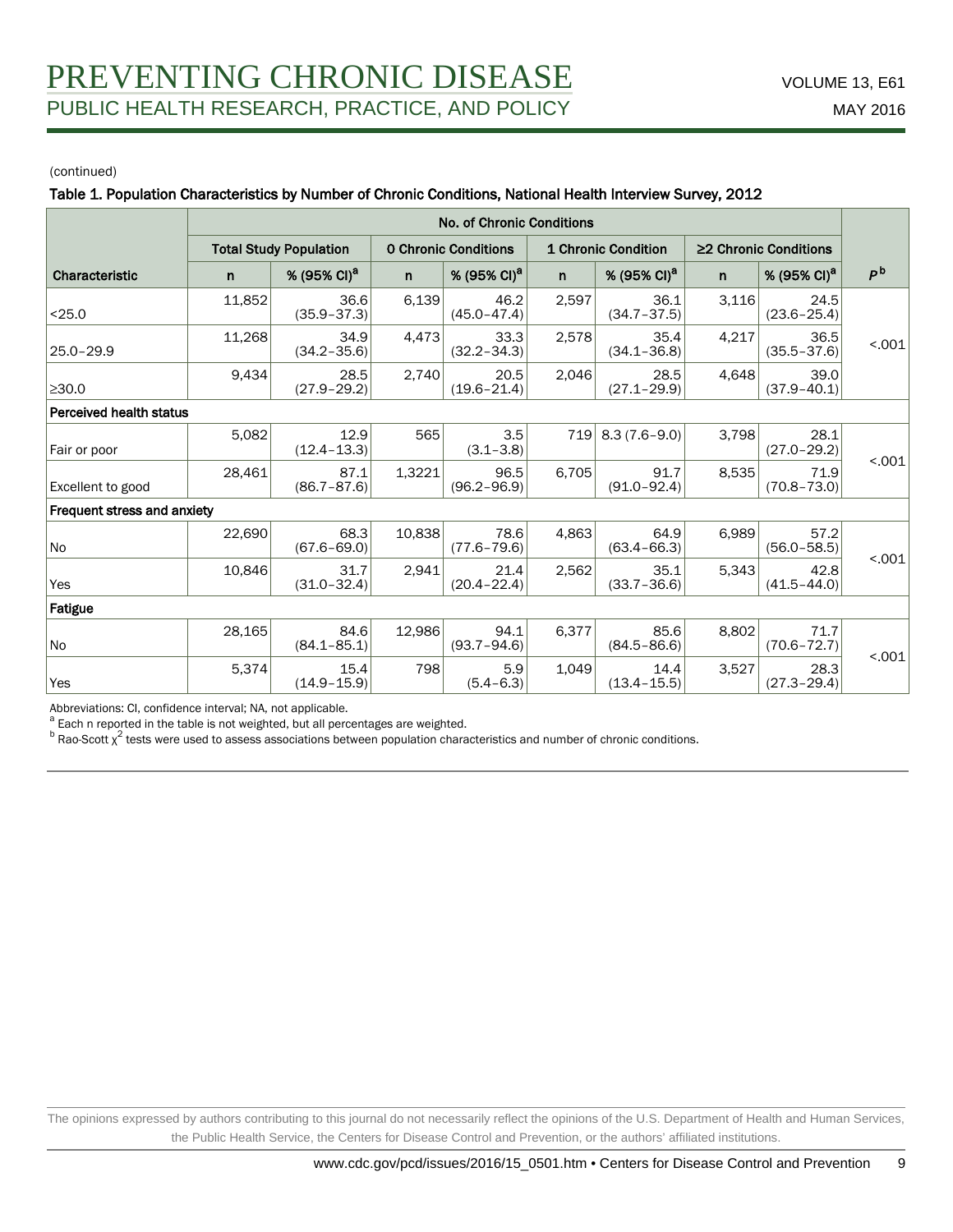### Table 2. Use of CAM in the Past 12 Months by Number of Chronic Conditions, National Health Interview Survey, 2012

|                                                   | <b>Total Study Population (n</b><br>$= 33,557$ |                       |                   | <b>O Chronic Conditions (n</b><br>$= 13,790$ |                   | 1 Chronic Condition (n<br>$= 7,427$ | ≥2 Chronic Conditions (n<br>$= 12,340$ |                         |                |
|---------------------------------------------------|------------------------------------------------|-----------------------|-------------------|----------------------------------------------|-------------------|-------------------------------------|----------------------------------------|-------------------------|----------------|
| CAM Index, Mean (SE)                              | Mean <sup>a</sup>                              | 95% CI (SE)           | Mean <sup>a</sup> | 95% CI (SE)                                  | Mean <sup>a</sup> | 95% CI (SE)                         | Mean <sup>a</sup>                      | 95% CI (SE)             | P <sup>b</sup> |
| All CAM                                           | 1.8                                            | $1.8 - 1.8(0.02)$     | 1.5               | $1.5 - 1.6(0.02)$                            | 1.9               | $1.9 - 2.0(0.03)$                   | 2.0                                    | $2.0 - 2.1(0.02)$       | < .001         |
| <b>Excluding multivitamins</b>                    | 1.3                                            | $1.2 - 1.3(0.01)$     | 1.0               | $1.0 - 1.1(0.02)$                            | 1.4               | $1.3 - 1.4(0.02)$                   | 1.5                                    | $1.4 - 1.5(0.02)$       | < .001         |
| Excluding multivitamins,<br>vitamins and minerals | 0.6                                            | $0.6 - 0.7(0.01)$     | 0.6               | $0.5 - 0.6(0.01)$                            | 0.7               | $0.7 - 0.7(0.02)$                   | 0.7                                    | $0.6 - 0.7(0.02)$       | < 001          |
| <b>Specific CAM therapies</b>                     | $\mathsf{N}$                                   | $%$ (CI) <sup>a</sup> | $\mathsf{n}$      | $%$ (CI) <sup>a</sup>                        | $\mathsf{n}$      | % (CI) <sup>a</sup>                 | n.                                     | % (CI) <sup>a</sup>     | P <sub>b</sub> |
| Multivitamin or<br>multimineral                   | 17,493                                         | 52.7 (52.0-53.5)      | 6,628             | 48.4<br>$(47.2 - 49.6)$                      | 3,985             | 54.6<br>$(53.2 - 56.0)$             | 6,880                                  | 57.1<br>$(55.9 - 58.2)$ | < 001          |
| Vitamin                                           | 11,662                                         | 34.8 (34.0-35.6)      | 3,751             | 27.6<br>$(26.6 - 28.6)$                      | 2,670             | 36.8<br>$(35.3 - 38.3)$             | 5,241                                  | 42.8 (41.5<br>$-44.1$   | < 001          |
| Mineral                                           | 9,891                                          | 28.4 (27.7-29.2)      | 2,979             | 21.0<br>$(20.1 - 21.9)$                      | 2,225             | 29.3<br>$(27.9 - 30.8)$             | 4,687                                  | 37.5 (36.3-<br>38.7     | < 001          |
| Nonvitamin or herbal<br>therapies                 | 5,974                                          | $17.9(17.2 - 18.6)$   | 1,925             | 13.6<br>$(12.8 - 14.4)$                      | 1,431             | 20.0<br>$(18.8 - 21.3)$             |                                        | 2,618 22.0 (20.8-23.1   | < .001         |
| Mind-body therapy                                 | 4,127                                          | $12.5(11.9-13.0)$     | 1,771             | 12.8<br>$(12.1 - 13.6)$                      | 1,006             | 13.9<br>$(12.9 - 15.0)$             | 1.350                                  | 11.0(10.3)<br>$-11.7$   | < 0.01         |
| Chiropractic or osteopathic<br>manipulation       | 2,993                                          | $9.1(8.7-9.5)$        | 991               | $7.5(6.9 - 8.1)$                             | 776               | 10.7<br>$(9.8 - 11.6)$              | 1,226                                  | $10.1(9.4 - 10.8)$      | < .001         |
| Massage                                           | 2,951                                          | $8.8(8.4 - 9.2)$      | 1,094             | $7.8(7.2 - 8.4)$                             | 716               | $9.4(8.6 - 10.3)$                   | 1,141                                  | $9.7(9.0 - 10.4)$       | < 001          |
| Movement therapy                                  | 2,162                                          | $6.6(6.2 - 7.0)$      | 974               | $7.2(6.5 - 7.8)$                             | 584               | $7.8(7.1 - 8.5)$                    | 604                                    | $5.0(4.5-5.6)$          | < .001         |
| Special diets                                     | 1,027                                          | $3.0(2.8-3.3)$        | 341               | $2.4(2.0-2.7)$                               | 266               | $3.4(2.9 - 4.0)$                    | 420                                    | $3.6(3.1 - 4.1)$        | < .001         |
| Homeopathy                                        | 718                                            | $2.2(2.0-2.4)$        | 270               | $2.1(1.8-2.4)$                               | 185               | $2.6(2.1 - 3.1)$                    | 263                                    | $2.1(1.8-2.5)$          | $.1\,$         |
| Acupuncture                                       | 604                                            | $1.6(1.4 - 1.8)$      | 196               | $1.3(1.1 - 1.5)$                             | 142               | $1.8(1.4 - 2.1)$                    | 266                                    | $1.9(1.6-2.2)$          | .002           |
| Naturopathy                                       | 276                                            | $0.7(0.6 - 0.8)$      | 96                | $0.6(0.5 - 0.8)$                             | 75                | $0.7(0.5 - 1.0)$                    | 105                                    | $0.9(0.7 - 1.0)$        | .15            |
| <b>Traditional healing</b>                        | 170                                            | $0.4(0.4-0.5)$        | 67                | $0.5(0.3 - 0.6)$                             | 35                | $0.4(0.2 - 0.5)$                    | 68                                     | $0.5(0.3 - 0.6)$        | .70            |
| Craniosacral therapy                              | 109                                            | $0.3(0.2 - 0.4)$      | 37                | $0.3(0.2 - 0.4)$                             | 25                | $0.2(0.1 - 0.3)$                    | 47                                     | $0.3(0.2 - 0.5)$        | .50            |
| Ayurvedic medicine                                | 96                                             | $0.3(0.2 - 0.3)$      | 45                | $0.3(0.2 - 0.5)$                             | 25                | $0.2(0.1 - 0.3)$                    | 26                                     | $0.2(0.1 - 0.3)$        | .10            |

Abbreviations: CAM, complementary and alternative medicine; CI, confidence interval; SE, standard error.

<sup>a</sup> Each n reported in the table is not weighted, but all averages and percentages are weighted.

 $^{\rm b}$ P values for association between CAM therapies and number of chronic conditions. Rai-Scott  $\chi^2$  tests and univariable linear regression models used for categorical and continuous variables, respectively.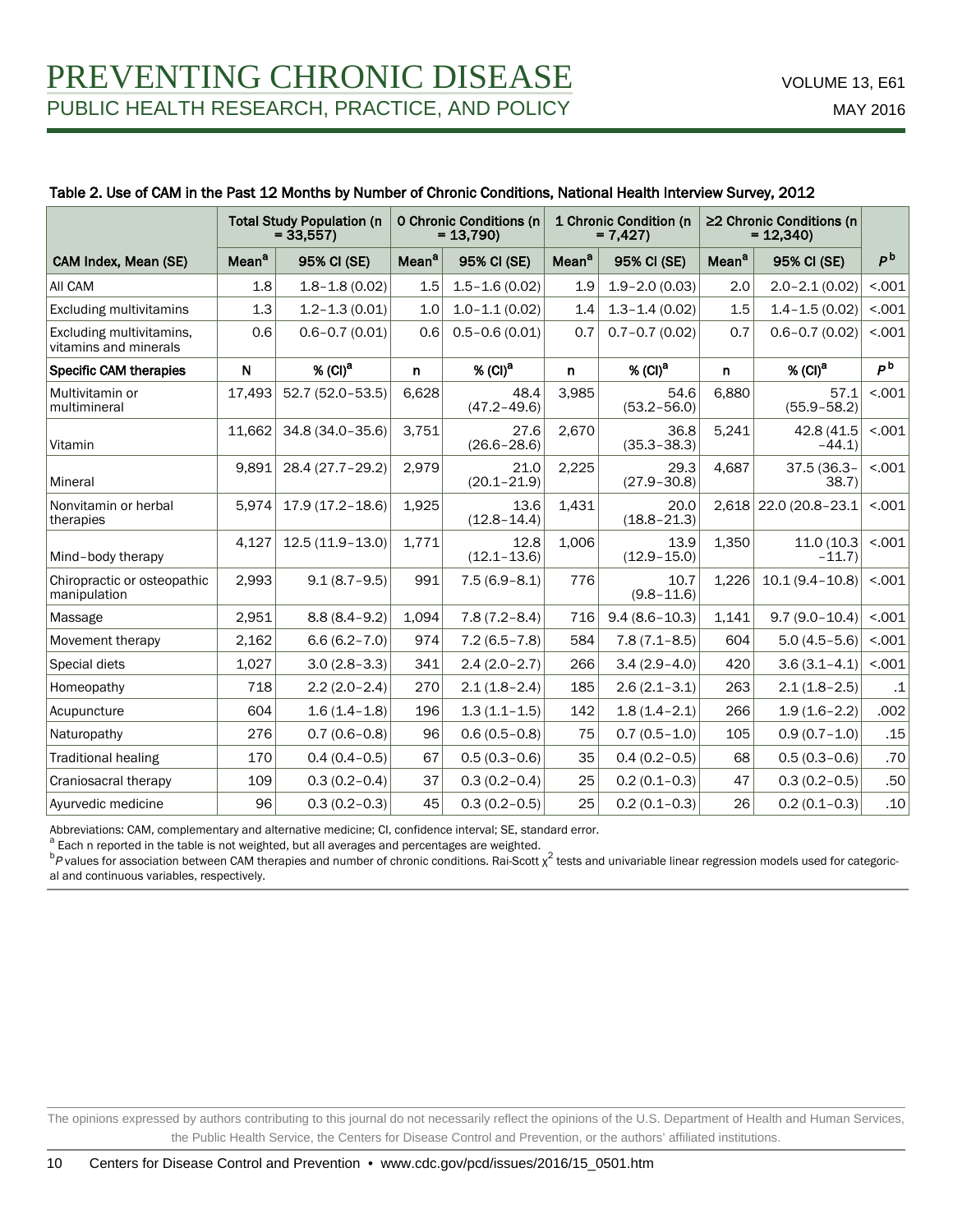#### Table 3. Association Between CAM Use and Number of Chronic Conditions, National Health Interview Survey, 2012

|                                                 |                                  |                  |              | CAM Modality Outcome Measures <sup>a</sup>             |                  |                                                                        |                  |                  |  |
|-------------------------------------------------|----------------------------------|------------------|--------------|--------------------------------------------------------|------------------|------------------------------------------------------------------------|------------------|------------------|--|
| <b>Unadjusted Models</b>                        |                                  |                  |              | Minimally Adjusted <sup>b</sup> Models                 |                  | Final Adjusted <sup>c</sup> Models<br><b>No. of Chronic Conditions</b> |                  |                  |  |
|                                                 | <b>No. of Chronic Conditions</b> |                  |              | <b>No. of Chronic Conditions</b>                       |                  |                                                                        |                  |                  |  |
| $\mathbf 0$                                     | $\mathbf{1}$                     | $\geq$           | $\mathbf 0$  | $\mathbf{1}$                                           | $\geq$           | $\pmb{\mathsf{O}}$                                                     | $\mathbf{1}$     | $\geq$           |  |
| $n = 13,790$                                    | $n = 7,427$                      | $n = 12,340$     | $n = 13,790$ | $n = 7,427$                                            | $n = 12,340$     | $n = 13,790$                                                           | $n = 7,427$      | $N = 12,340$     |  |
|                                                 |                                  |                  |              | CAM indexes, $\beta$ coefficient (95% CI) <sup>d</sup> |                  |                                                                        |                  |                  |  |
| All CAM                                         |                                  |                  |              |                                                        |                  |                                                                        |                  |                  |  |
| Ref                                             | $0.4^e$                          | $0.5^e$          | Ref          | 0.3 <sup>e</sup>                                       | 0.6 <sup>e</sup> | Ref                                                                    | $0.3^{\rm e}$    | 0.6 <sup>e</sup> |  |
|                                                 | $(0.3 - 0.4)$                    | $(0.5 - 0.6)$    |              | $(0.3 - 0.4)$                                          | $(0.5 - 0.6)$    |                                                                        | $(0.3 - 0.4)$    | $(0.6 - 0.7)$    |  |
| Excluding multivitamins/minerals                |                                  |                  |              |                                                        |                  |                                                                        |                  |                  |  |
| Ref                                             | $0.3^e$                          | $0.4^\mathrm{e}$ | Ref          | 0.3 <sup>e</sup>                                       | $0.5^e$          | Ref                                                                    | 0.3 <sup>e</sup> | $0.5^e$          |  |
|                                                 | $(0.3 - 0.4)$                    | $(0.4 - 0.5)$    |              | $(0.2 - 0.3)$                                          | $(0.4 - 0.5)$    |                                                                        | $(0.2 - 0.3)$    | $(0.5 - 0.6)$    |  |
| Excluding multivitamins, vitamins, and minerals |                                  |                  |              |                                                        |                  |                                                                        |                  |                  |  |
| Ref                                             | 0.1 <sup>e</sup>                 | $0.1^e$          | Ref          | 0.1 <sup>e</sup>                                       | $0.2^e$          | Ref                                                                    | 0.1 <sup>e</sup> | $0.2^e$          |  |
|                                                 | $(0.1 - 0.2)$                    | $(0.1 - 0.1)$    |              | $(0.1 - 0.2)$                                          | $(0.2 - 0.2)$    |                                                                        | $(0.1 - 0.2)$    | $(0.2 - 0.3)$    |  |
|                                                 |                                  |                  |              | Specific CAM therapies, RR (95% CI) <sup>f</sup>       |                  |                                                                        |                  |                  |  |
| Multivitamin or multimineral                    |                                  |                  |              |                                                        |                  |                                                                        |                  |                  |  |
| Ref                                             | 1.1 <sup>e</sup>                 | $1.2^e$          | Ref          | 1.1 <sup>g</sup>                                       | $1.1^e$          | Ref                                                                    | $1.1^e$          | $1.2^e$          |  |
|                                                 | $(1.1 - 1.2)$                    | $(1.1 - 1.2)$    |              | $(1.0 - 1.1)$                                          | $(1.1 - 1.2)$    |                                                                        | $(1.0 - 1.1)$    | $(1.1 - 1.2)$    |  |
| Mineral                                         |                                  |                  |              |                                                        |                  |                                                                        |                  |                  |  |
| Ref                                             | $1.4^e$                          | $1.8^e$          | Ref          | $1.2^e$                                                | $1.4^e$          | Ref                                                                    | $1.2^e$          | $1.4^e$          |  |
|                                                 | $(1.3 - 1.5)$                    | $(1.7 - 1.9)$    |              | $(1.1 - 1.3)$                                          | $(1.3 - 1.5)$    |                                                                        | $(1.1 - 1.3)$    | $(1.4 - 1.5)$    |  |
| Vitamin                                         |                                  |                  |              |                                                        |                  |                                                                        |                  |                  |  |
| Ref                                             | 1.3 <sup>e</sup>                 | 1.6 <sup>e</sup> | Ref          | $1.2^e$                                                | $1.4^e$          | Ref                                                                    | $1.2^e$          | $1.4^\mathrm{e}$ |  |
|                                                 | $(1.3 - 1.4)$                    | $(1.5 - 1.6)$    |              | $(1.2 - 1.3)$                                          | $(1.3 - 1.5)$    |                                                                        | $(1.2 - 1.3)$    | $(1.3 - 1.5)$    |  |
| Nonvitamin or herbal therapies                  |                                  |                  |              |                                                        |                  |                                                                        |                  |                  |  |
| Ref                                             | $1.5^e$                          | $1.6^e$          | Ref          | $1.4^{\rm e}$                                          | $1.7^e$          | Ref                                                                    | $1.4^e$          | 1.7 <sup>e</sup> |  |
|                                                 | $(1.4 - 1.6)$                    | $(1.5 - 1.7)$    |              | $(1.3 - 1.5)$                                          | $(1.5 - 1.8)$    |                                                                        | $(1.3 - 1.6)$    | $(1.6 - 1.9)$    |  |
| Mind-body therapy                               |                                  |                  |              |                                                        |                  |                                                                        |                  |                  |  |
| Ref                                             | $1.1^h$                          | 0.9e             | Ref          | $1.2^e$                                                | $1.4^e$          | Ref                                                                    | 1.3 <sup>e</sup> | $1.6^e$          |  |
|                                                 | $(1.0 - 1.2)$                    | $(0.8 - 0.9)$    |              | $(1.1 - 1.4)$                                          | $(1.3 - 1.6)$    |                                                                        | $(1.2 - 1.4)$    | $(1.4 - 1.7)$    |  |

Abbreviations: CAM, complementary and alternative medicine; CI, confidence interval; RR, relative risk.

a<br>Each modality was run as a separate relative risk regression model.

**b** Adjusted for age, sex, race, income, employment status, and education.

c Adjusted for age, sex, race, income, employment status, education, body mass index, and marital status.

<sup>d</sup> Values are β (95% CI).

<sup>e</sup>P value <.001 ( $\alpha$  = .003 after Bonferroni adjustment for multiple comparisons).

f Values are RR (95% CI).

<sup>g</sup> P value <.003 (α = .003 after Bonferroni adjustment for multiple comparisons).

<sup>h</sup>P value >.003 (α = .003 after Bonferroni adjustment for multiple comparisons).

(continued on next page)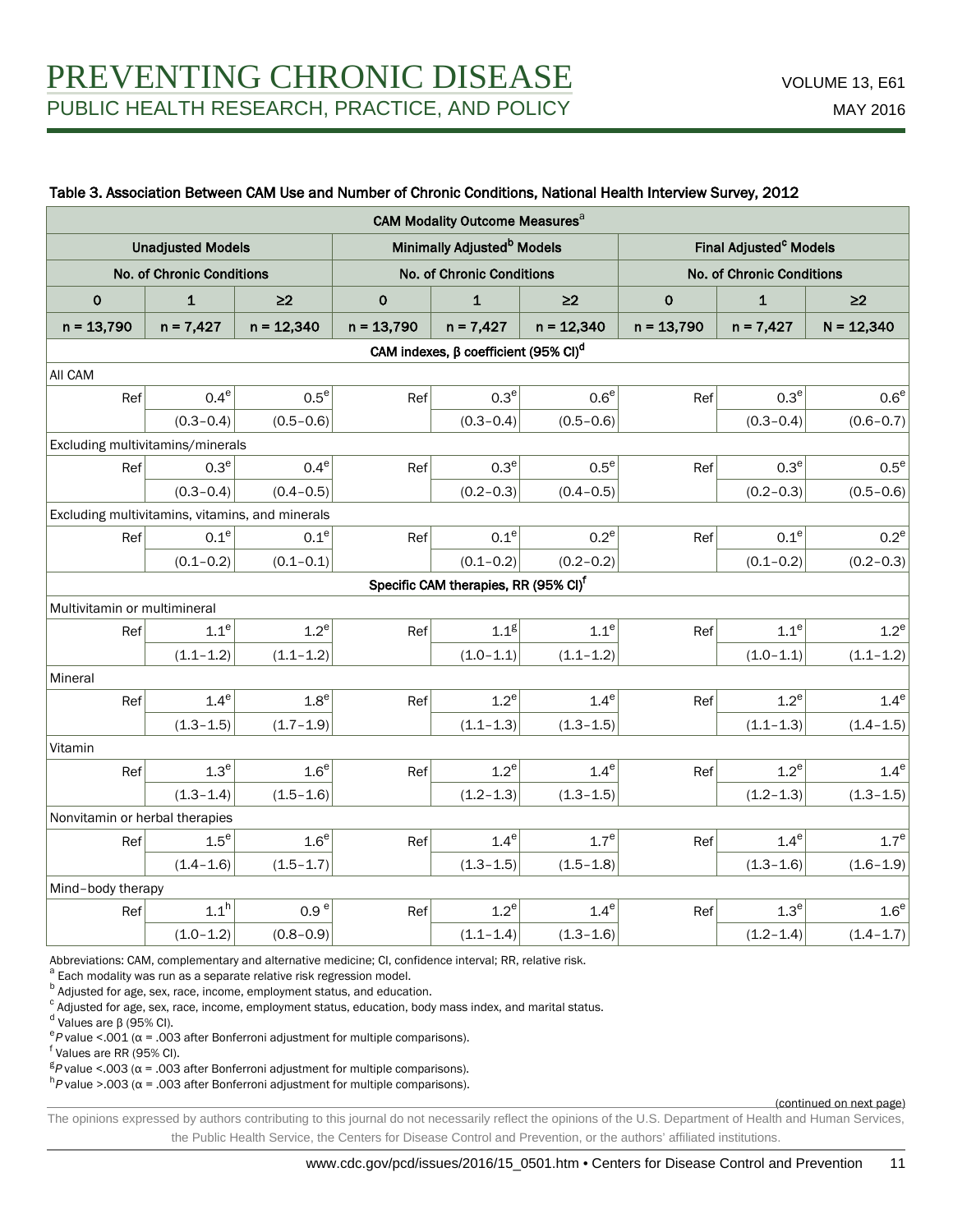#### Table 3. Association Between CAM Use and Number of Chronic Conditions, National Health Interview Survey, 2012

| CAM Modality Outcome Measures <sup>a</sup> |                                  |                  |              |                                        |                  |                                    |                  |                  |  |  |  |
|--------------------------------------------|----------------------------------|------------------|--------------|----------------------------------------|------------------|------------------------------------|------------------|------------------|--|--|--|
| <b>Unadjusted Models</b>                   |                                  |                  |              | Minimally Adjusted <sup>b</sup> Models |                  | Final Adjusted <sup>c</sup> Models |                  |                  |  |  |  |
|                                            | <b>No. of Chronic Conditions</b> |                  |              | No. of Chronic Conditions              |                  | No. of Chronic Conditions          |                  |                  |  |  |  |
| $\mathbf 0$                                | $\mathbf{1}$                     | $\geq$           | $\mathbf 0$  | $\mathbf{1}$                           | $\geq$ 2         | $\mathbf 0$                        | $\mathbf{1}$     | $\geq$ 2         |  |  |  |
| $n = 13,790$                               | $n = 7,427$                      | $n = 12,340$     | $n = 13,790$ | $n = 7,427$                            | $n = 12,340$     | $n = 13,790$                       | $n = 7,427$      | $N = 12,340$     |  |  |  |
| Chiropractic or osteopathic manipulation   |                                  |                  |              |                                        |                  |                                    |                  |                  |  |  |  |
| Ref                                        | $1.4^e$                          | 1.3 <sup>e</sup> | Ref          | 1.3 <sup>e</sup>                       | $1.4^e$          | Ref                                | 1.3 <sup>e</sup> | $1.4^e$          |  |  |  |
|                                            | $(1.3 - 1.6)$                    | $(1.2 - 1.5)$    |              | $(1.2 - 1.5)$                          | $(1.2 - 1.6)$    |                                    | $(1.2 - 1.5)$    | $(1.2 - 1.6)$    |  |  |  |
| Massage                                    |                                  |                  |              |                                        |                  |                                    |                  |                  |  |  |  |
| Ref                                        | 1.2 <sup>g</sup>                 | $1.2^e$          | Ref          | 1.3 <sup>e</sup>                       | 1.8 <sup>e</sup> | Ref                                | 1.3 <sup>e</sup> | 1.9 <sup>e</sup> |  |  |  |
|                                            | $(1.1 - 1.4)$                    | $(1.1 - 1.4)$    |              | $(1.1 - 1.4)$                          | $(1.6 - 2.1)$    |                                    | $(1.2 - 1.5)$    | $(1.7 - 2.2)$    |  |  |  |
| Movement therapy                           |                                  |                  |              |                                        |                  |                                    |                  |                  |  |  |  |
| Ref                                        | $1.1^h$                          | 0.7 <sup>e</sup> | Ref          | 1.2 <sup>h</sup>                       | 1.2 <sup>h</sup> | Ref                                | 1.3 <sup>e</sup> | 1.3 <sup>e</sup> |  |  |  |
|                                            | $(1.0 - 1.2)$                    | $(0.6 - 0.8)$    |              | $(1.1 - 1.4)$                          | $(1.0 - 1.4)$    |                                    | $(1.1 - 1.4)$    | $(1.1 - 1.5)$    |  |  |  |
| Special diets                              |                                  |                  |              |                                        |                  |                                    |                  |                  |  |  |  |
| Ref                                        | $1.5^e$                          | $1.5^e$          | Ref          | $1.5^e$                                | 1.9 <sup>e</sup> | Ref                                | $1.5^e$          | $1.8^e$          |  |  |  |
|                                            | $(1.2 - 1.8)$                    | $(1.3 - 1.8)$    |              | $(1.2 - 1.9)$                          | $(1.5 - 2.4)$    |                                    | $(1.2 - 1.9)$    | $(1.5 - 2.4)$    |  |  |  |
| Homeopathy                                 |                                  |                  |              |                                        |                  |                                    |                  |                  |  |  |  |
| Ref                                        | 1.2 <sup>h</sup>                 | 1.0 <sup>h</sup> | Ref          | 1.3 <sup>h</sup>                       | 1.3 <sup>h</sup> | Ref                                | 1.3 <sup>h</sup> | 1.4 <sup>h</sup> |  |  |  |
|                                            | $(1.0 - 1.6)$                    | $(0.8 - 1.3)$    |              | $(1.0 - 1.6)$                          | $(1.0 - 1.7)$    |                                    | $(1.0 - 1.7)$    | $(1.0 - 1.8)$    |  |  |  |
| Acupuncture                                |                                  |                  |              |                                        |                  |                                    |                  |                  |  |  |  |
| Ref                                        | 1.4 <sup>h</sup>                 | $1.5^e$          | Ref          | 1.3 <sup>h</sup>                       | 1.6 <sup>h</sup> | Ref                                | 1.3 <sup>h</sup> | $1.8^e$          |  |  |  |
|                                            | $(1.0 - 1.8)$                    | $(1.2 - 1.9)$    |              | $(1.0 - 1.8)$                          | $(1.2 - 2.1)$    |                                    | $(1.0 - 1.8)$    | $(1.3 - 2.4)$    |  |  |  |
| Naturopathy                                |                                  |                  |              |                                        |                  |                                    |                  |                  |  |  |  |
| Ref                                        | $1.2^h$                          | $1.4^h$          | Ref          | 1.3 <sup>h</sup>                       | 2.0 <sup>h</sup> | Ref                                | $1.4^h$          | $2.4^e$          |  |  |  |
|                                            | $(0.9 - 1.8)$                    | $(1.0 - 2.0)$    |              | $(0.9 - 2.0)$                          | $(1.3 - 3.2)$    |                                    | $(0.9 - 2.1)$    | $(1.5 - 3.8)$    |  |  |  |
| <b>Traditional healers</b>                 |                                  |                  |              |                                        |                  |                                    |                  |                  |  |  |  |
| Ref                                        | 0.8 <sup>h</sup>                 | 1.0 <sup>h</sup> | Ref          | $1.1^h$                                | 1.9 <sup>h</sup> | Ref                                | $1.1^h$          | 1.9 <sup>h</sup> |  |  |  |
|                                            | $(0.5 - 1.3)$                    | $(0.6 - 1.5)$    |              | $(0.6 - 1.9)$                          | $(1.1 - 3.2)$    |                                    | $(0.6 - 2.0)$    | $(1.1 - 3.2)$    |  |  |  |
| Cropionograf                               |                                  |                  |              |                                        |                  |                                    |                  |                  |  |  |  |

Craniosacral

Abbreviations: CAM, complementary and alternative medicine; CI, confidence interval; RR, relative risk.

a<br>Each modality was run as a separate relative risk regression model.

**b** Adjusted for age, sex, race, income, employment status, and education.

c Adjusted for age, sex, race, income, employment status, education, body mass index, and marital status.

<sup>d</sup> Values are β (95% CI).

<sup>e</sup>P value <.001 ( $\alpha$  = .003 after Bonferroni adjustment for multiple comparisons).

f Values are RR (95% CI).

<sup>g</sup> P value <.003 (α = .003 after Bonferroni adjustment for multiple comparisons).

<sup>h</sup>P value >.003 (α = .003 after Bonferroni adjustment for multiple comparisons).

(continued on next page)